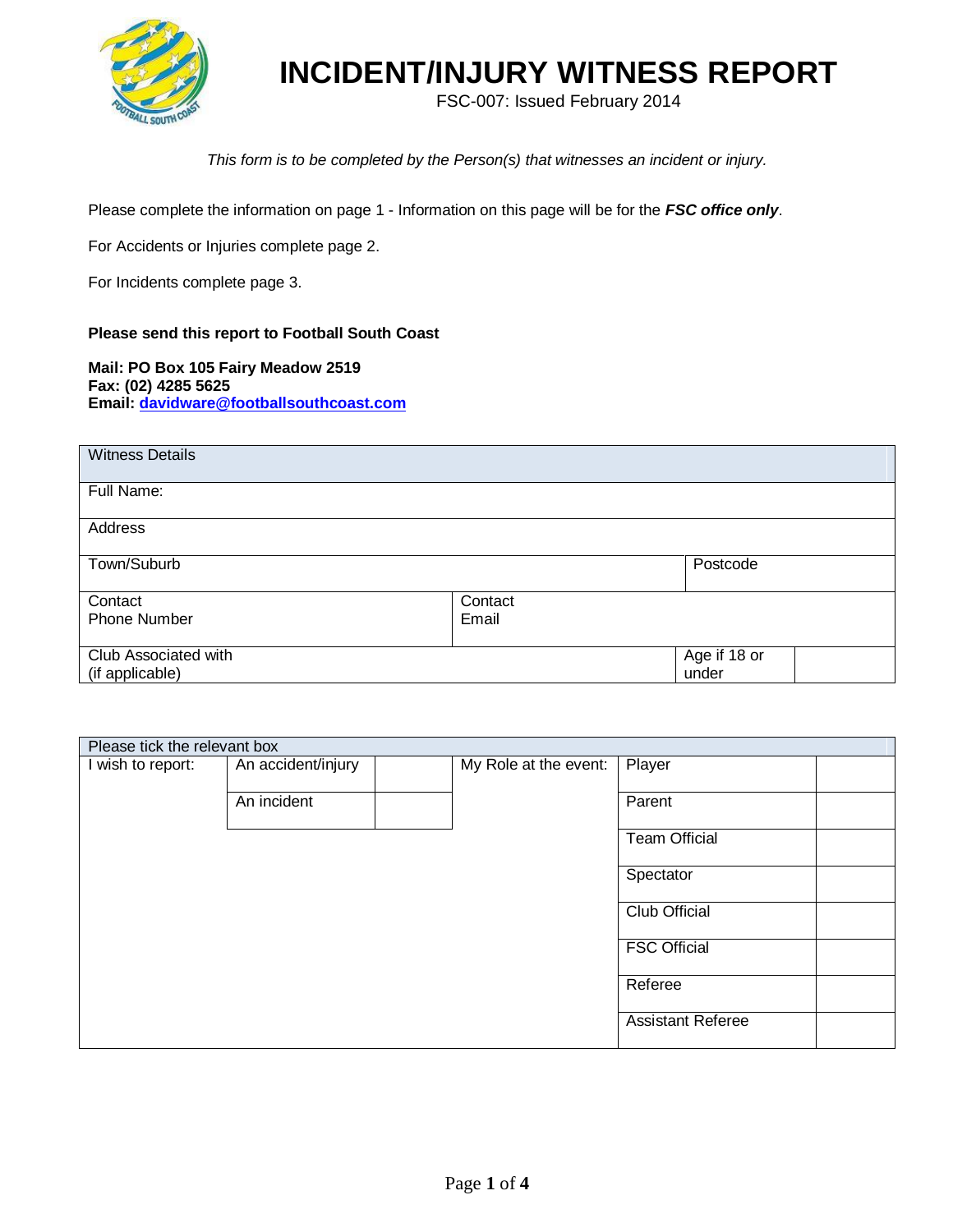

FSC-007: Issued February 2014

|                   | For Accidents or Injuries                                                      |           |       |      |
|-------------------|--------------------------------------------------------------------------------|-----------|-------|------|
|                   | Match / Event Details                                                          |           |       |      |
| Match<br>or Event |                                                                                |           |       |      |
| Location          |                                                                                |           |       | Date |
|                   | Who had the accident or injury?                                                |           |       |      |
|                   |                                                                                |           |       |      |
|                   | When and where did the accident or injury occur at the match/event?            |           |       |      |
|                   |                                                                                |           |       |      |
|                   |                                                                                |           |       |      |
|                   | How did the accident or injury/injuries occur?                                 |           |       |      |
|                   |                                                                                |           |       |      |
|                   |                                                                                |           |       |      |
|                   |                                                                                |           |       |      |
|                   | What were the injuries / suspected injuries?                                   |           |       |      |
|                   |                                                                                |           |       |      |
|                   |                                                                                |           |       |      |
|                   |                                                                                |           |       |      |
|                   | What treatment for the injury/injuries (if any) was provided?                  |           |       |      |
|                   |                                                                                |           |       |      |
|                   |                                                                                |           |       |      |
|                   |                                                                                |           |       |      |
|                   | Who treated the injured person?                                                |           |       |      |
| Please tick box   | Was an ambulance called?                                                       | Yes<br>No |       |      |
|                   | Please write in your own words what you saw or heard in respect of the injury? |           |       |      |
|                   |                                                                                |           |       |      |
|                   |                                                                                |           |       |      |
|                   |                                                                                |           |       |      |
|                   |                                                                                |           |       |      |
|                   |                                                                                |           |       |      |
|                   | (please attach additional page if required)                                    |           |       |      |
| Signed:           |                                                                                |           | Date: |      |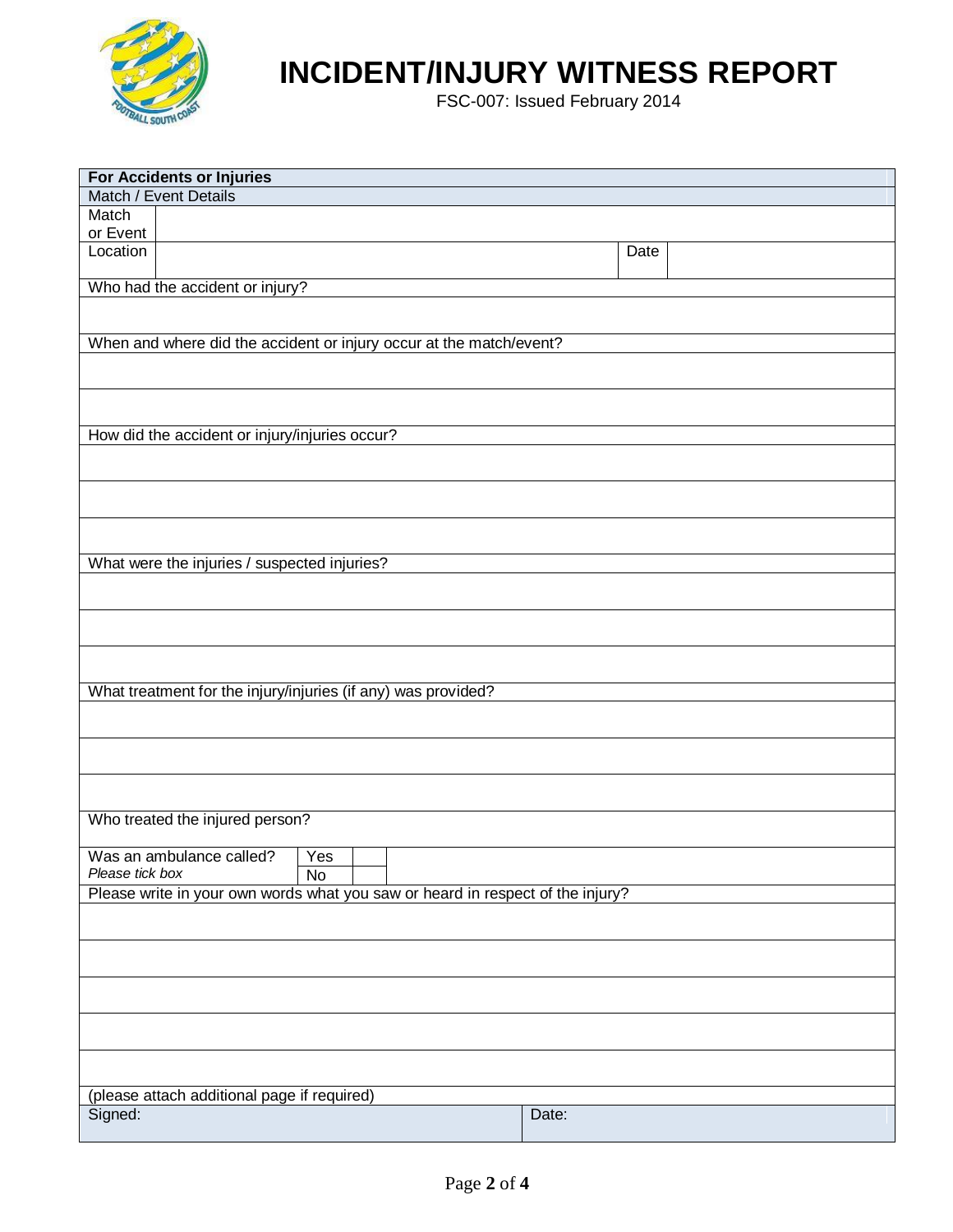

FSC-007: Issued February 2014

| For Incidents: |                                                                                  |             |  |
|----------------|----------------------------------------------------------------------------------|-------------|--|
|                | Match / Event Details                                                            |             |  |
| Match          |                                                                                  |             |  |
| or Event       |                                                                                  |             |  |
| Location       |                                                                                  | <b>Date</b> |  |
|                | Who is involved in the incident?                                                 |             |  |
|                |                                                                                  |             |  |
|                |                                                                                  |             |  |
|                | When and where did the incident occur at the match/event?                        |             |  |
|                |                                                                                  |             |  |
|                |                                                                                  |             |  |
|                | Please write in your own words what you saw or heard in respect of the incident. |             |  |
|                |                                                                                  |             |  |
|                |                                                                                  |             |  |
|                |                                                                                  |             |  |
|                |                                                                                  |             |  |
|                |                                                                                  |             |  |
|                |                                                                                  |             |  |
|                |                                                                                  |             |  |
|                |                                                                                  |             |  |
|                |                                                                                  |             |  |
|                |                                                                                  |             |  |
|                |                                                                                  |             |  |
|                |                                                                                  |             |  |
|                |                                                                                  |             |  |
|                |                                                                                  |             |  |
|                |                                                                                  |             |  |
|                |                                                                                  |             |  |
|                |                                                                                  |             |  |
|                |                                                                                  |             |  |
|                |                                                                                  |             |  |
|                |                                                                                  |             |  |
|                |                                                                                  |             |  |
|                | Who else witnessed the incident?                                                 |             |  |
|                |                                                                                  |             |  |
|                | (please attach additional page if required)                                      |             |  |
| Signed:        |                                                                                  | Date:       |  |
|                |                                                                                  |             |  |